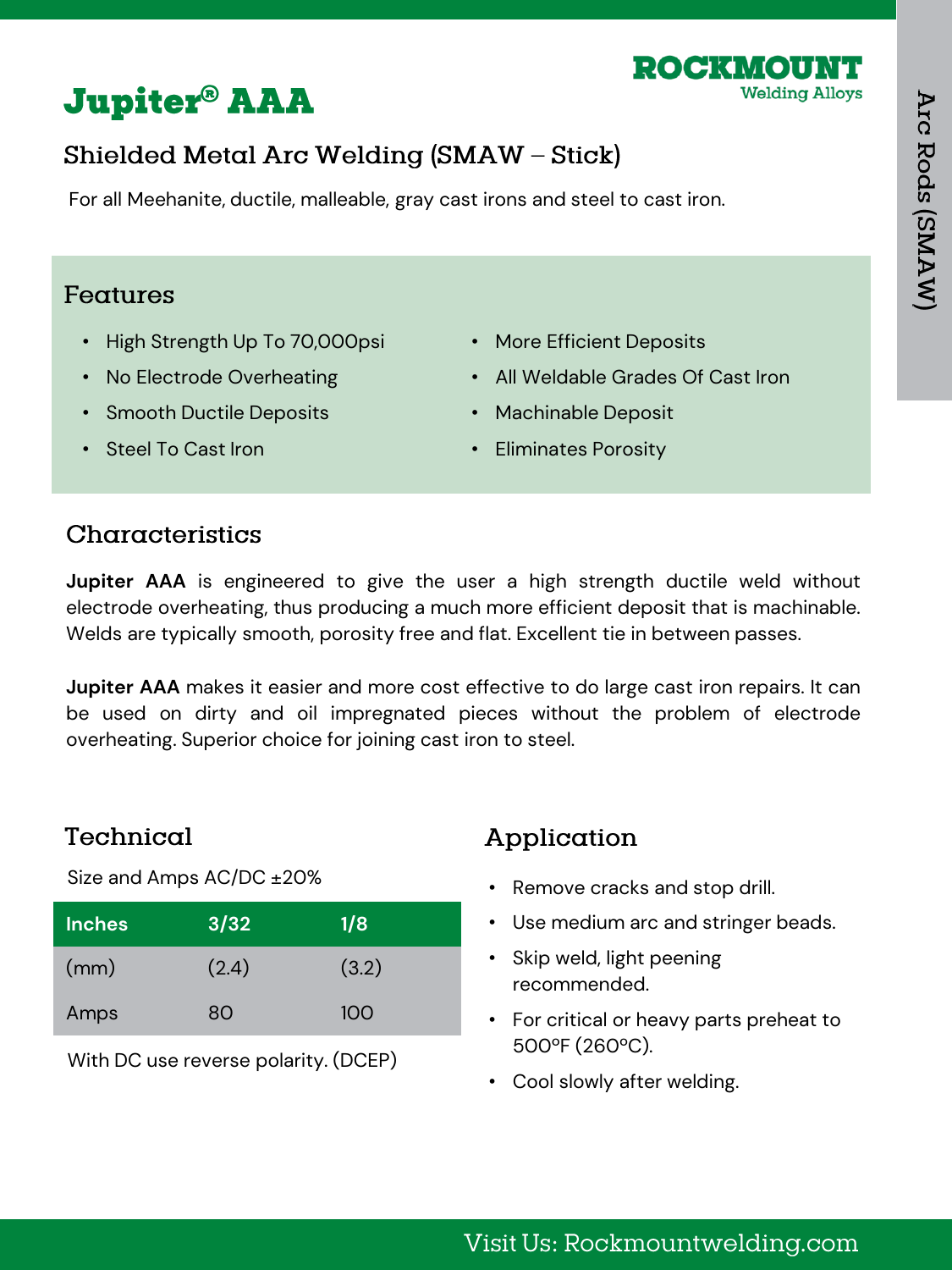



# Shielded Metal Arc Welding (SMAW - Stick)

For all Meehanite, ductile, malleable, gray cast irons and steel to cast iron.

#### Features

- High Strength 79,000psi
- Use On All Weldable Grades Of Cast Iron
- Ideal For Cast Iron To Steel Joining
- Prevents Hard Spots
- Easy To Use
- Welds Over Dirt and Oil
- Welds Over Slag

• Eliminates Porosity

• Ductile Deposits

#### Characteristics

**Jupiter A** has been engineered for the maintenance welder who must weld dirty, oil-soaked castings of unknown compositions. Sound, nonporous welds are produced without special preparation. Successful results are possible even when the joint is restrained.

**Jupiter A** makes it possible to repair machines and equipment in place without expensive tear down, thereby avoiding costly down time.

## Technical

Size and Amps AC/DC ±20%

| <b>Inches</b> | 3/32  | 1/8   | 5/32  |
|---------------|-------|-------|-------|
| (mm)          | (2.4) | (3.2) | (4.0) |
| Amps          | റെ    | 10O   | 125   |

With DC use reverse polarity. (DCEP)

## Application

- Remove cracks and stop drill.
- Use medium arc and stringer beads.
- Skip weld and prevent overheating.
- Light peening recommended.
- For critical or heavy parts preheat to 500ºF (260ºC), cool slowly after welding.